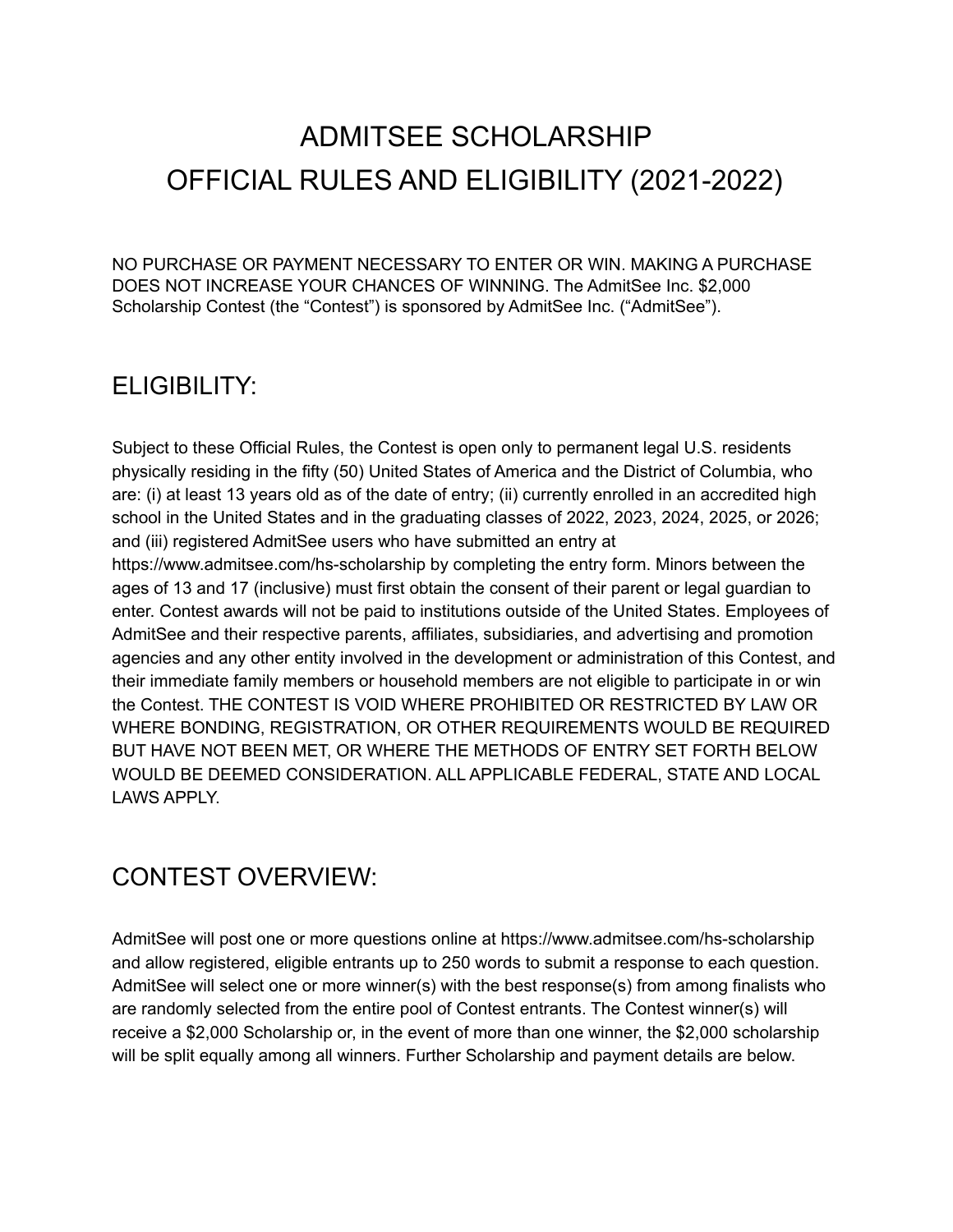## ENTRY PERIOD:

Contest will begin at 12:01 am EST starting on October 1, 2021, and will end at 11:59 pm EDT on September 1, 2022 ("Entry Period"). The deadline to submit entries for the Contest will be displayed on the Contest entry page. Once the deadline has passed, no further entries for the Contest will be accepted. AdmitSee will announce the winner with a press release within two weeks of the end date of the Contest. AdmitSee reserves the right to change any beginning or end dates of the Contest at any time. AdmitSee also reserves the right to discontinue the Contest at any time. Notice will be provided to entrants on AdmitSee's website (AdmitSee.com) should the Entry Period change or the Contest be discontinued.

## HOW TO ENTER:

No purchase or payment is necessary to participate in the Contest. Participants must agree to the AdmitSee.com Terms of Use and Privacy Policy when submitting an entry. During the Entry Period, enter the Contest by visiting https://www.admitsee.com/hs-scholarship and submitting the entry form. You may only submit one entry per Entry Period. Alternatively, Contest entries may be submitted by mail by printing your name, address, and daytime phone number on a sheet of 8.5"x11" paper, along with your response to the question, and mailing it to AdmitSee Inc., Attn: Stephanie Shyu, 340 W 57th Street, 8th Floor, New York, NY 10019. Multiple entrants that submit the same response will be disqualified. Any late, lost, misdirected, incorrect or incomplete entries will be disqualified and AdmitSee and its agents will not be responsible for such entries. AdmitSee expressly reserves the right to disqualify any entries that it believes in good faith are generated by an automated means or scripts, or that are the result of plagiarism. Entries generated by script, macro or other automated means are void. By entering you agree to accept and be bound by all terms and conditions in these Official Rules.

## SELECTION OF WINNERS:

The winner of the Contest will be chosen at random. Odds of winning depend on the number of entries. The Contest will be conducted under the supervision of AdmitSee. The decisions of AdmitSee are final and binding in all matters relating to this Contest.

To receive a complete list of all Contest winners or a copy of the Official Rules, within six (6) months after the end of the Entry Period, send a self-addressed stamped envelope to AdmitSee Inc., Attn: Stephanie Shyu, 340 W 57th Street, 8th Floor, New York, NY 10019, and specify the Contest(s) for which you wish to receive such information.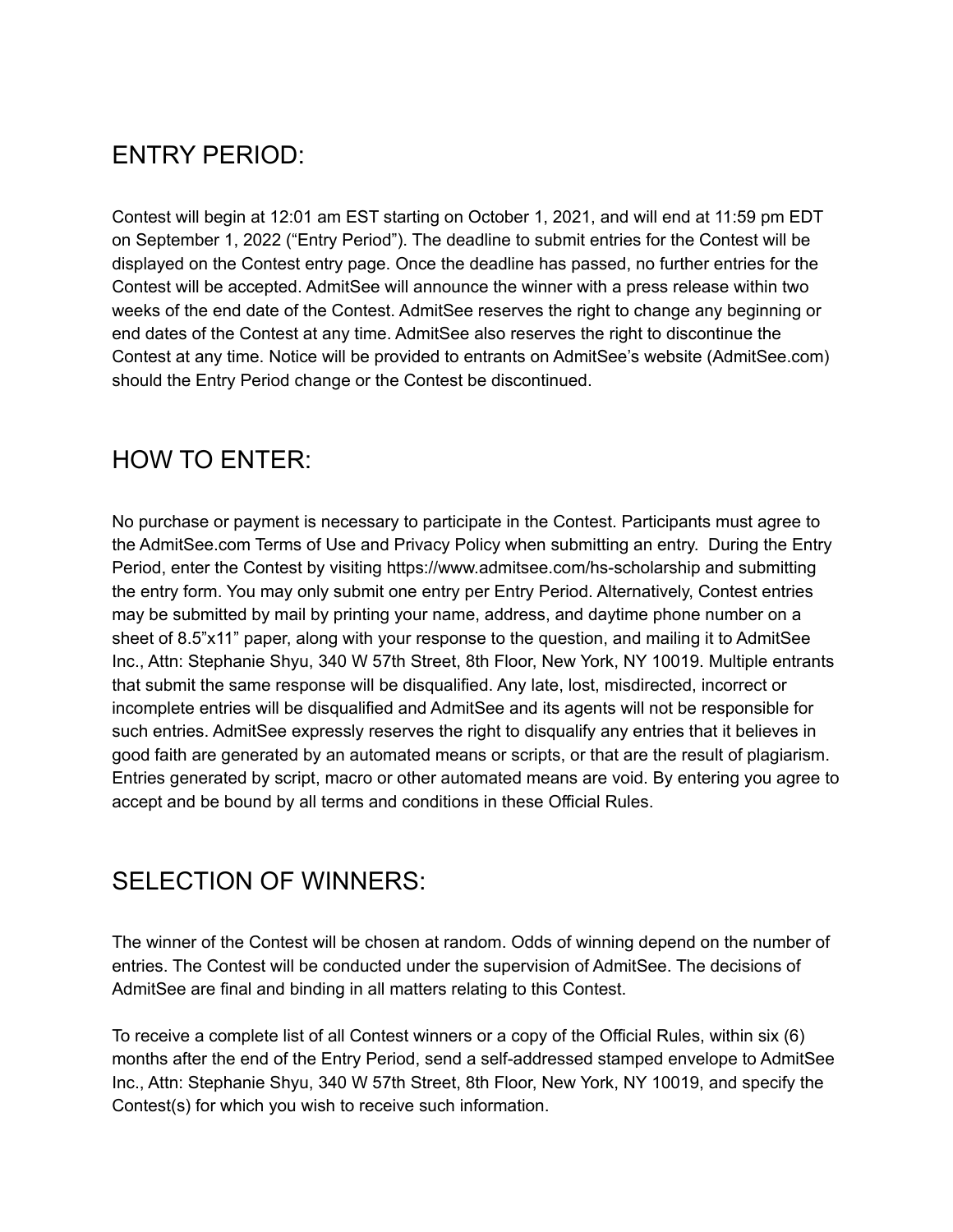## CLAIMING YOUR PRIZE:

Contest winners will be notified by email and/or phone; provided, however, that AdmitSee reserves the right to determine an alternate method of notification. Failure to provide accurate contact information may result in disqualification, and if unable to contact a winner within 72 hours, AdmitSee may in its discretion award the Contest Prize to any other eligible contestant.

The winner will be contacted by AdmitSee with details on how to claim the scholarship prize. Winners are required to provide AdmitSee with the following information if requested:

Your AdmitSee username and/or profile URL;

Your residential address and phone number;

The address and phone number of your parent or legal guardian;

Your student identification card at your enrolled high school;

Your current or most recent transcript from your enrolled high school;

Contact and mailing information of your high school;

The written consent of a parent or legal guardian to claim the prize if you are an eligible minor.

## GENERAL CONDITIONS AND RELEASES:

By entering the Contest, you agree to conform to all federal, state and local laws and regulations. When applicable, the winner may be required to execute and return (and winning may be conditioned upon the winner executing and returning) to AdmitSee, within ten (10) business days, an Affidavit of Eligibility and a Liability and Publicity Release drafted by AdmitSee to be eligible for the Contest or an alternate winner will be selected. The winner may be required in AdmitSee's sole discretion to complete relevant tax forms as a condition to the delivery of the Contest. Winners may also be required to furnish proof of identity, address and birth date in order to receive a Contest.

Unless prohibited by applicable law, your submission of an entry to the Contest constitutes your permission to use your name, photograph, likeness, voice, address (city and state), testimonials, and any other information provided to AdmitSee in connection with the Contest in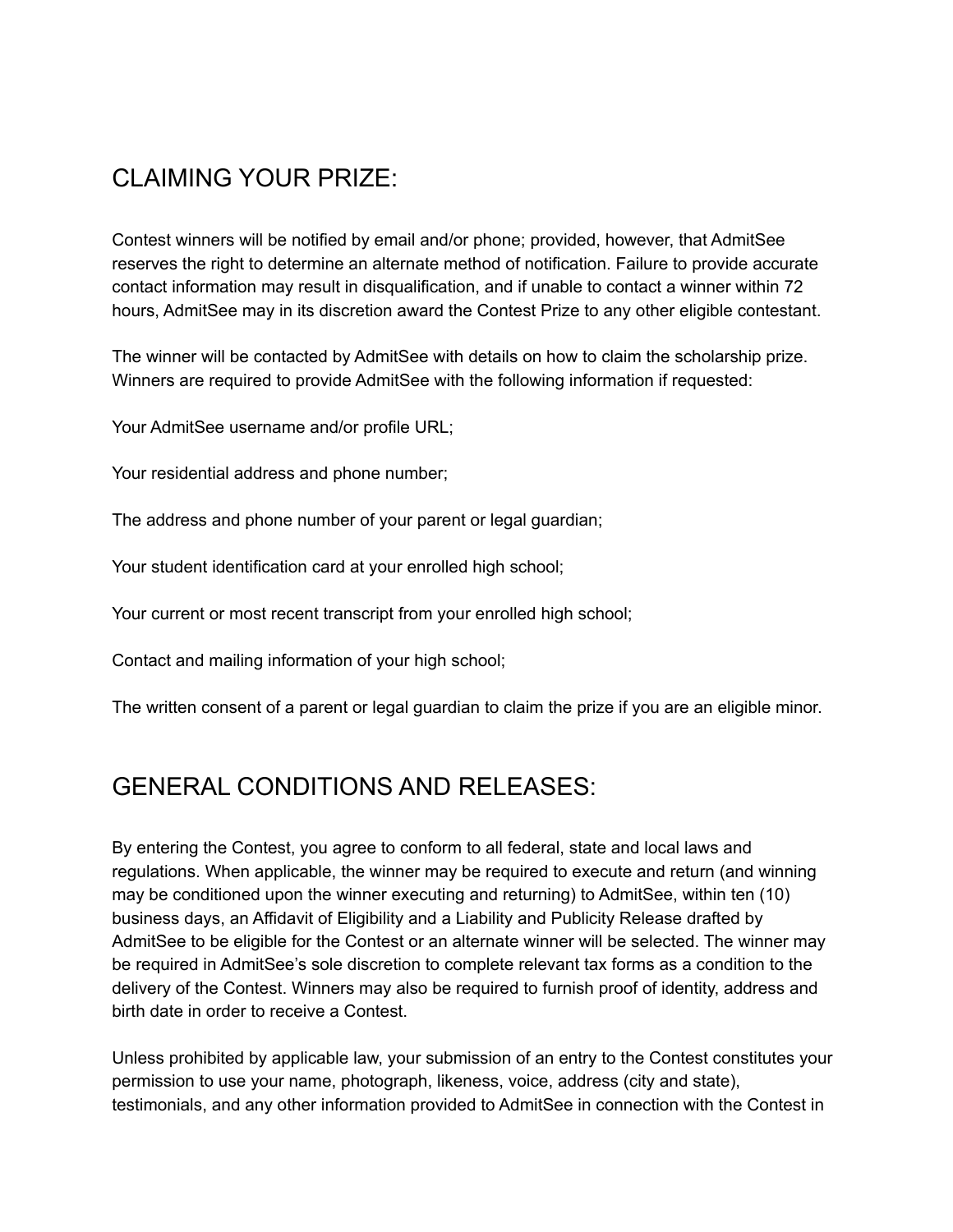all media, in perpetuity, in any manner AdmitSee deems appropriate for publicity purposes without any compensation to such entrant or any review or approval rights, notifications, or permissions; and constitutes your consent to disclose your personally identifiable information to third parties (including, without limitation, placing the winner's name on a winner's list).

By entering the Contest, you also grant AdmitSee the right to share any or all of the information you provide in your entry form with third party affiliate partners in the education space that have an existing and current business relationship with AdmitSee. You acknowledge and agree that these third party companies may, at any time, reach out to you through email, phone call, or mail with educational offers or opportunities.

An entrant or winner may be disqualified from the Contest if he or she fails to comply with each provision of these Official Rules, as determined in the sole discretion of AdmitSee. Participation in the Contest is at entrant's own risk. AdmitSee shall not be liable for: (1) failed, returned or misdirected notifications based on inaccurate information provided by the winner in connection with an entry; (2) entries and responses to winner notifications which are lost, late, incomplete, illegible, unintelligible, postage-due, misdirected, damaged or otherwise not received by the intended recipient in whole or in part or for computer or technical error of any kind; (3) any electronic miscommunications or failures, technical hardware or software failures of any kind, lost or unavailable network connections, or failed incomplete, garbled or delayed computer transmissions which may limit an entrant's ability to participate in the Contest; (4) any technical malfunctions of the telephone network, computer on-line system, computer equipment, software, program malfunctions or other failures, delayed computer transactions or network connections that are human, mechanical or technical in nature, or any combination thereof, including any injury or damage to entrant's or any other person's computer or mobile device related to or resulting from downloading any application or otherwise in connection with this Contest; or (5) any warranty with respect to any Contest or any component thereof. THE SERVICES ENCOMPASSED BY THE PRIZE ARE DETERMINED BY MAGOOSH, CAMPUS SHERPA, PROMPT; AND ADMITSEE DOES NOT MAKE ANY, AND HEREBY DISCLAIMS ANY AND ALL REPRESENTATIONS OR WARRANTIES OF ANY KIND REGARDING THE SERVICES PROVIDED.

NOTWITHSTANDING ANYTHING ELSE HEREIN OR OTHERWISE, ADMITSEE AND/OR ITS VENDORS SHALL NOT BE LIABLE OR OBLIGATED WITH RESPECT TO ANY SUBJECT MATTER OF THIS AGREEMENT OR UNDER CONTRACT, NEGLIGENCE, STRICT LIABILITY OR OTHER LEGAL OR EQUITABLE THEORY FOR (A) ANY SPECIAL, INCIDENTAL, CONSEQUENTIAL, OR EXEMPLARY DAMAGES (INCLUDING, WITHOUT LIMITATION, LOSS OF REVENUE, GOODWILL, OR ANTICIPATED PROFITS), (B) DATA LOSS OR COST OF PROCUREMENT OF SUBSTITUTE GOODS OR SERVICES, AND/OR (C) ANY MATTER BEYOND SUCH PARTIES' REASONABLE CONTROL.

By entering the Contest, you agree to and hereby do release and hold harmless AdmitSee and its respective parents, subsidiaries and affiliated entities, directors, officers, employees,